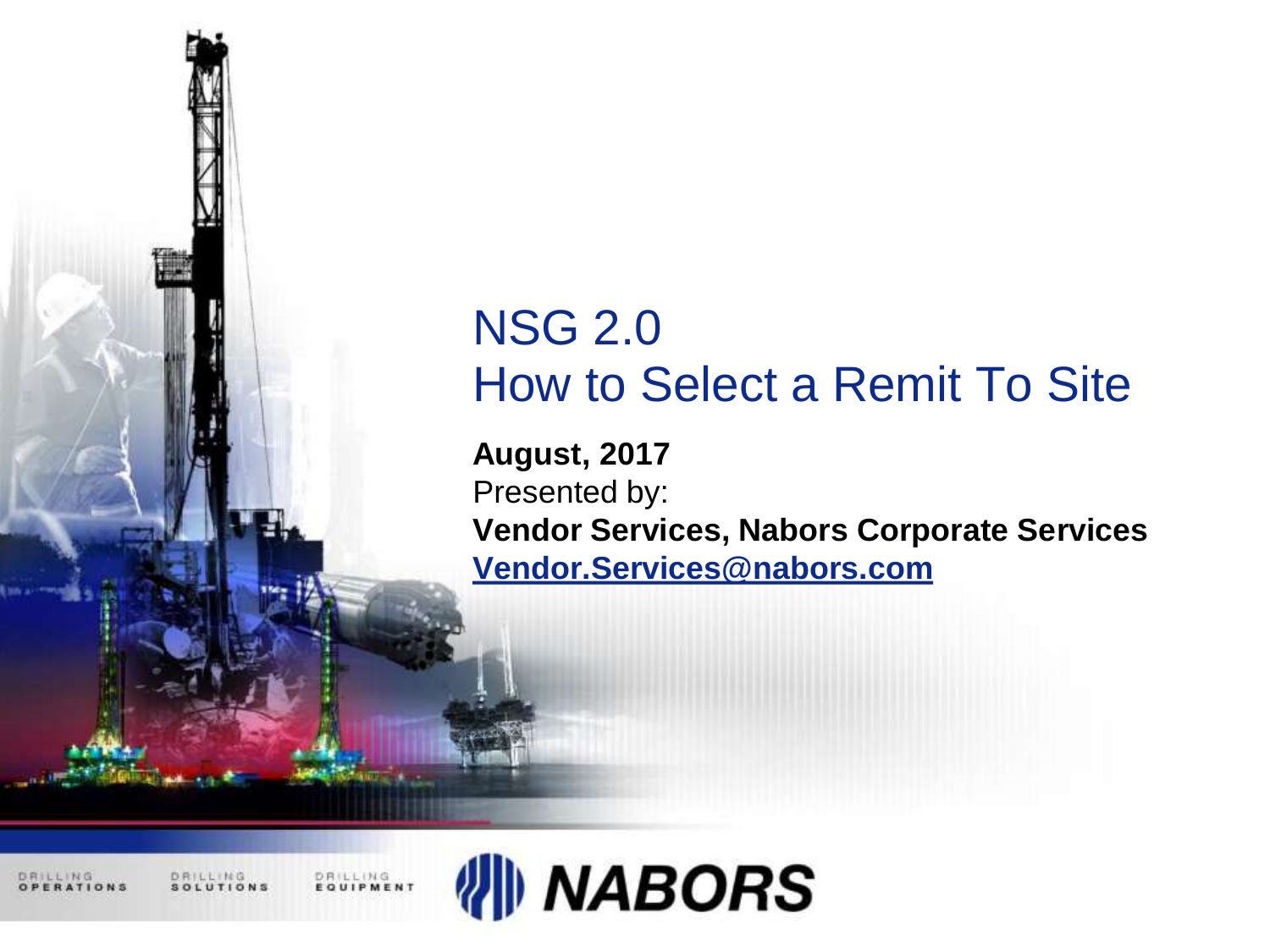**NOTE: The Oracle Portal should only be used to access documents from NABORS COPRORATE SERVICES, NABORS ALASKA, NABORS CANADA or SANAD Operating Units. To access documents from any other Nabors entity (NLF2, Canrig etc.) the User should log in to the NSG portal.**

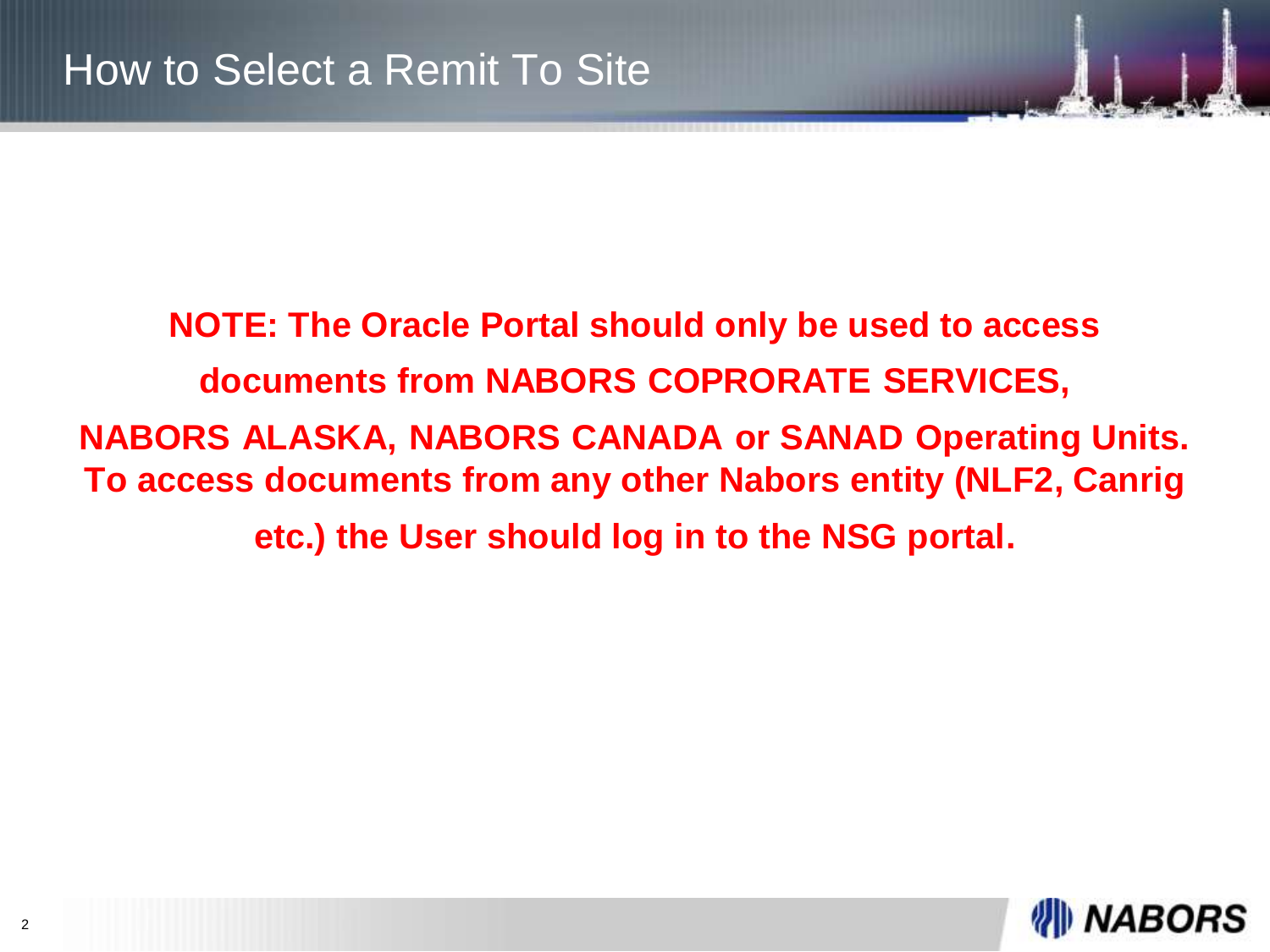If an invoice is being created and the Remit To Site is not populated or contains incorrect site info the User can search for the correct Remit Site by selecting the Search Option icon.

| Home Orders Finance                     |                                                                                                   |                                                                                                     |                                                                                                                   |  |
|-----------------------------------------|---------------------------------------------------------------------------------------------------|-----------------------------------------------------------------------------------------------------|-------------------------------------------------------------------------------------------------------------------|--|
| View Invoices<br><b>Create Invoices</b> | <b>View Payments</b>                                                                              |                                                                                                     |                                                                                                                   |  |
| ۰                                       |                                                                                                   |                                                                                                     |                                                                                                                   |  |
| Purchase Orders<br><b>Details</b>       |                                                                                                   | Manage Tax                                                                                          | Review and Submit                                                                                                 |  |
| Create Invoice: Details                 |                                                                                                   |                                                                                                     |                                                                                                                   |  |
| * Indicates regulred field              |                                                                                                   |                                                                                                     | Back Step 2 of 4 Next<br>Cancel                                                                                   |  |
| <b>Supplier</b>                         |                                                                                                   | Invoice                                                                                             |                                                                                                                   |  |
| * Supplier<br>* Remit To                | Tax Payer ID 76-0488987<br>Address PIPELINE VALVE 4554 KENNEDY COMMERCE DRIVE HOUSTON<br>TX 77032 | * Invoice Number<br>* Invoice Date<br>Invoice Type<br>Currency<br>Invoice Description<br>Tax Amount | 08/24/2017<br>(example: 08/24/2017)<br>$\check{}$<br>Invoice<br><b>USD</b><br>$\checkmark$<br>Attachment None Add |  |
|                                         |                                                                                                   | Search Archived Documents                                                                           |                                                                                                                   |  |

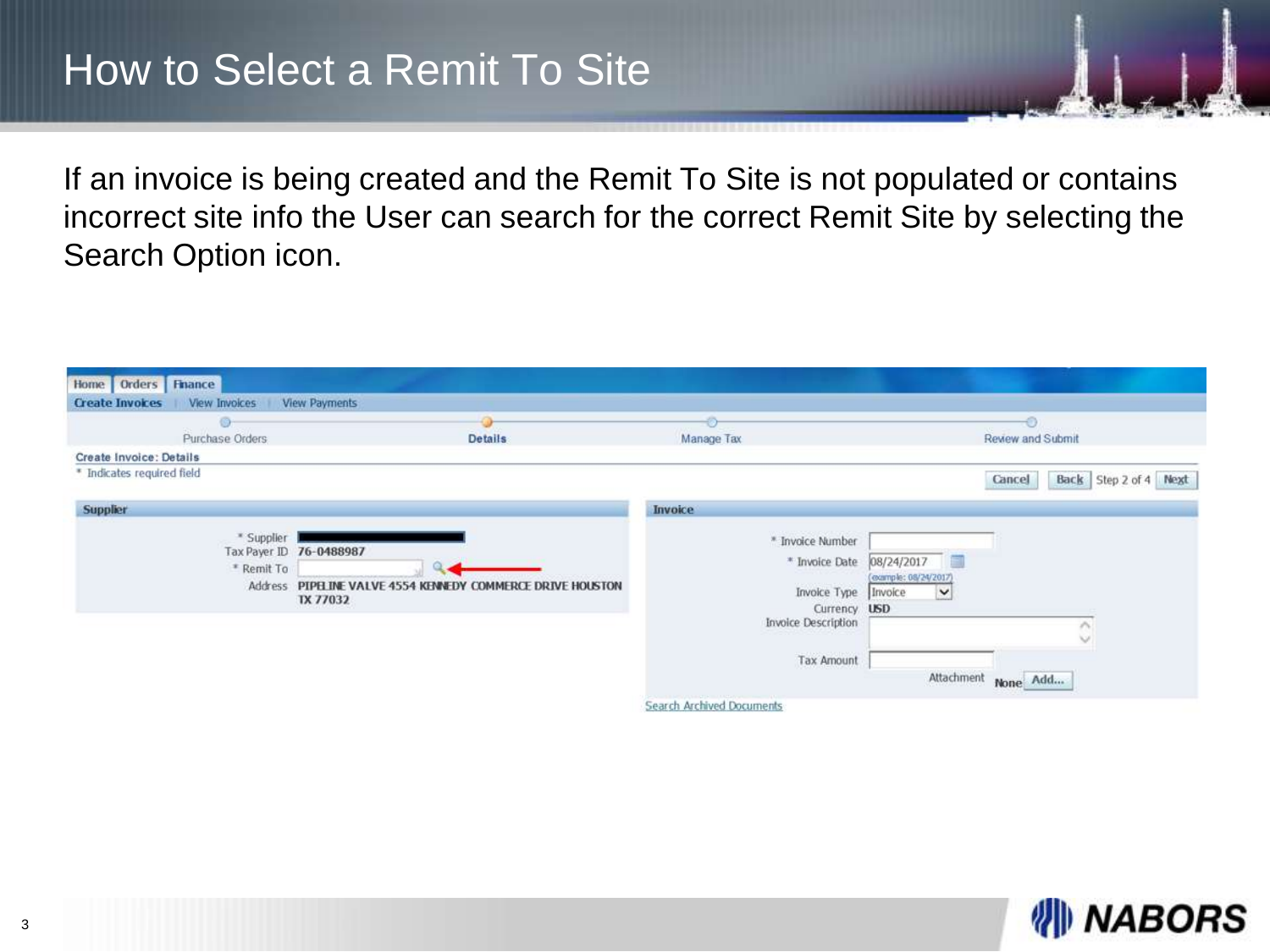The search option is similar to all of the Oracle searches. The Search By field is already populated with the search criteria. In this case the User will be able to search by Remit To site name, by the Remit To address info or the field can be left blank. Leaving the fields blank will cause the search results to include all active pay sites.

|                             |                                                                                                                                |                 |          |                | Cancel       | Select |
|-----------------------------|--------------------------------------------------------------------------------------------------------------------------------|-----------------|----------|----------------|--------------|--------|
| Search                      |                                                                                                                                |                 |          |                |              |        |
|                             |                                                                                                                                |                 |          |                |              |        |
|                             | To find your item, select a filter item in the pulldown list and enter a value in the text field, then select the "Go" button. |                 |          |                |              |        |
|                             |                                                                                                                                |                 |          |                |              |        |
|                             |                                                                                                                                |                 |          |                |              |        |
|                             | Remit To<br>Address                                                                                                            |                 | Go.      |                |              |        |
|                             |                                                                                                                                |                 |          |                |              |        |
| Search By<br><b>Results</b> |                                                                                                                                |                 |          |                |              |        |
|                             | <b>Quick Select</b>                                                                                                            | <b>Supplier</b> | Remit To | <b>Address</b> | Organization |        |
| <b>Select</b>               | No search conducted.                                                                                                           |                 |          |                |              |        |

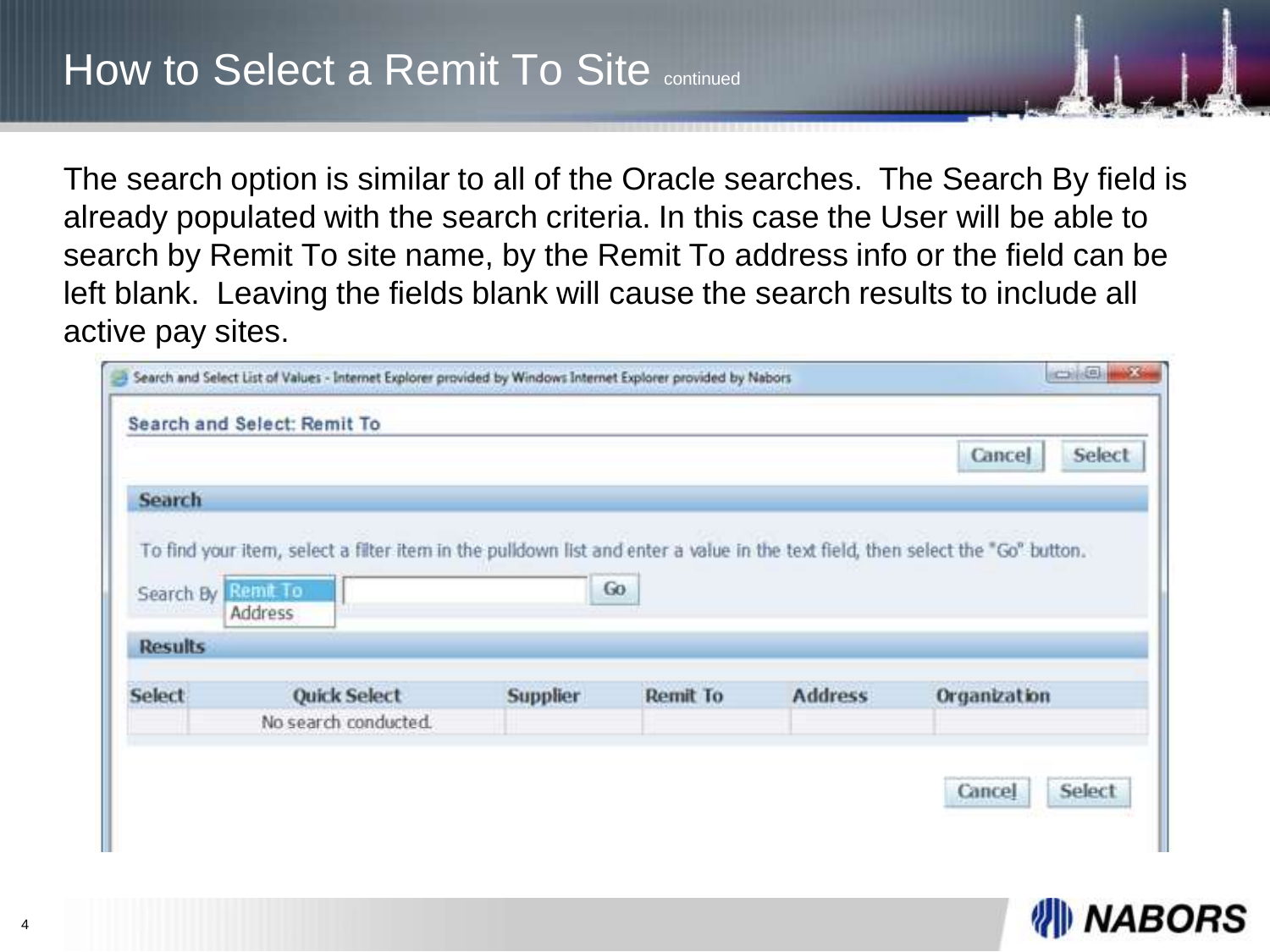## How to Select a Remit To Site continued

Using the Remit To site name as a search criteria will return results similar to the following

|                | Search By Remit To V EFT_CHECK | Go       |                                                                               |                   |
|----------------|--------------------------------|----------|-------------------------------------------------------------------------------|-------------------|
| <b>Results</b> |                                |          |                                                                               |                   |
|                |                                |          | Previous 1-10                                                                 | $\vee$ Next 10    |
|                | Select Quick Select Supplier   | Remit To | Address                                                                       | Organization      |
| $\circ$        | 嚂                              |          | EFT_CHECK17 PO BOX 51262 LAFAYETTE LA 70505                                   | CORPORATE_SERVICE |
| $\circ$        | 監                              |          | EFT_CHECK18 PO BOX 2001 SUGARLAND TX 77478-2001                               | CORPORATE_SERVICE |
| O              | 監                              |          | EFT_CHECK19 ACCOUNTS RECEIVABLE DEPARTMENT PO BOX 200687 DALLAS TX 75320-0687 | CORPORATE_SERVICE |
| $\circ$        | 尶                              |          | EFT_CHECK20 PO BOX 200546 HOUSTON TX 77216-0546                               | CORPORATE SERVICE |
| $\circ$        | $\partial \Sigma$              |          | EFT_CHECK21 PO BOX 722033 HOUSTON TX 77272-2033                               | CORPORATE_SERVICE |
| $\circ$        | 匙                              |          | EFT_CHECK22_PO BOX 82473 LAFAYETTE LA 70598-2473                              | CORPORATE_SERVICI |
| $\circ$        | 監                              |          | EFT_CHECK24 BOX 727 IRAAN TX 79744                                            | CORPORATE SERVICE |
| $\circ$        | 尶                              |          | EFT_CHECK34 PO BOX 4888 HOUSTON TX 77210-4888                                 | CORPORATE SERVICE |
| $\circ$        | 匙                              |          | EFT_CHECK35 8431 MOSLEY ROAD HOUSTON TX 77075                                 | CORPORATE_SERVICE |
| $\circ$        | k                              |          | EFT_CHECK36 HALCO PO BOX 201543 HOUSTON TX 77216-1543                         | CORPORATE_SERVICE |

#### **NABORS** ₩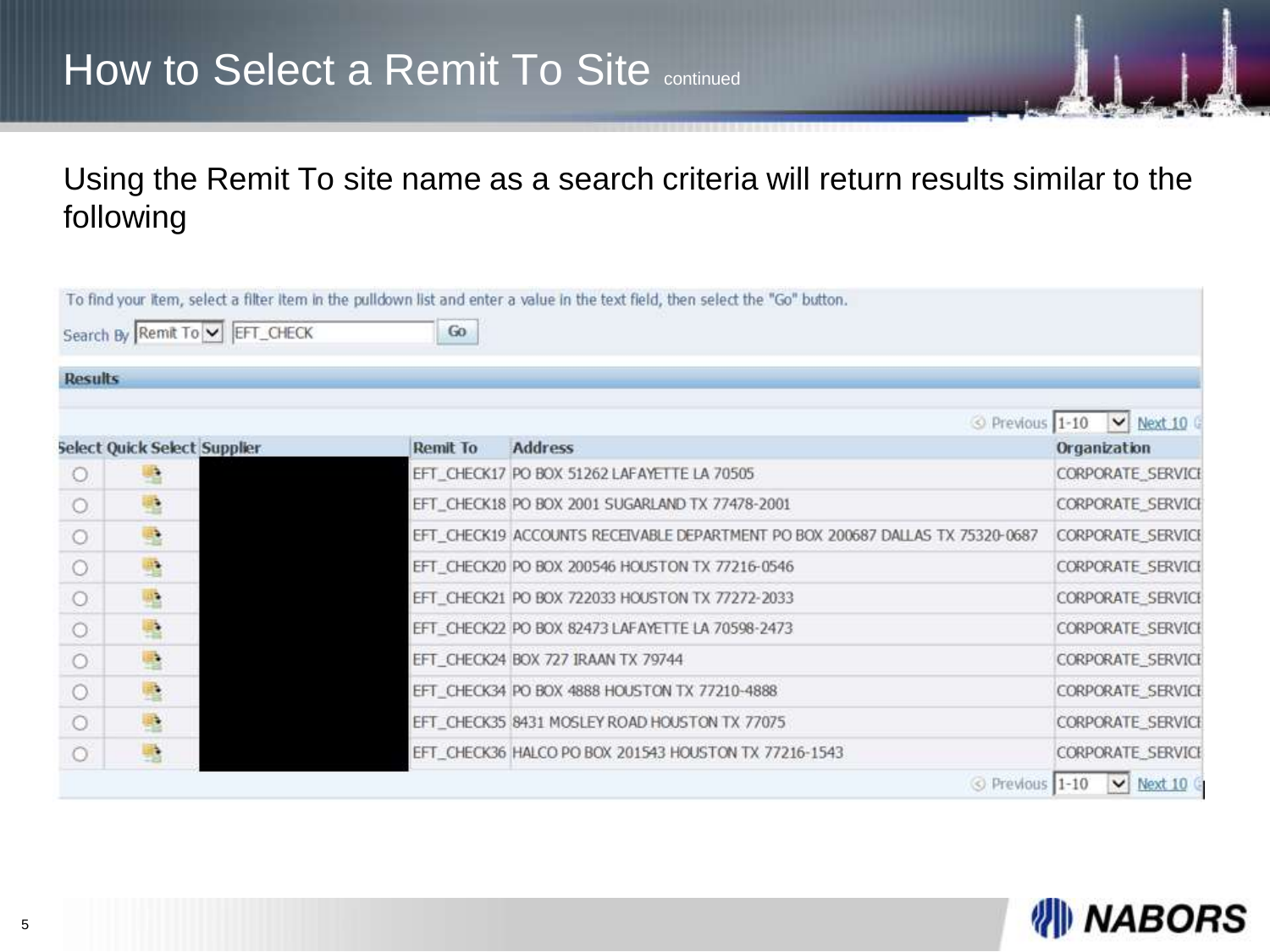Using the Address as a search criteria will return results similar to the following

|         | Search By Address             |                 | %SAM HOUSTON    | To find your item, select a filter item in the pulldown list and enter a value in the text field, then select the "Go" button.<br>Go. |                          |
|---------|-------------------------------|-----------------|-----------------|---------------------------------------------------------------------------------------------------------------------------------------|--------------------------|
|         | <b>Results</b>                |                 |                 |                                                                                                                                       |                          |
| Select  | <b>Quick</b><br><b>Select</b> | <b>Supplier</b> | <b>Remit To</b> | <b>Address</b>                                                                                                                        | Organization             |
| $\circ$ | 嚂                             |                 | EFT ACH FLUIDS  | ELECTRONIC PAYMENTS 4310 N SAM HOUSTON PARKWAY<br>HOUSTON TX 77032                                                                    | <b>CORPORATE SERVICE</b> |
| O       | 壏                             |                 | EFT CHECK SERVI | SERVICE AND REPAIR 5100 NORTH SAM HOUSTON PKWY W<br>HOUSTON TX 77086                                                                  | <b>CORPORATE SERVICE</b> |
| О       | 暭                             |                 | EFT CHECK ROSS  | ROSS HILL (PARTS ONLY) 1530 W SAM HOUSTON PKWY NORTH<br>HOUSTON TX 77043                                                              | <b>CORPORATE SERVICE</b> |
| O       | B                             |                 |                 | EFT_ACH_RIGSPAR RIG SOLUTIONS SPARES 5130 NORTH SAM HOUSTON PARKWAY<br>WEST LEDGER 183 HOUSTON TX 77086                               | <b>CORPORATE SERVICE</b> |

NOTE: Oracle uses the % sign as a wild card search feature. This is true in any time the search option is used.

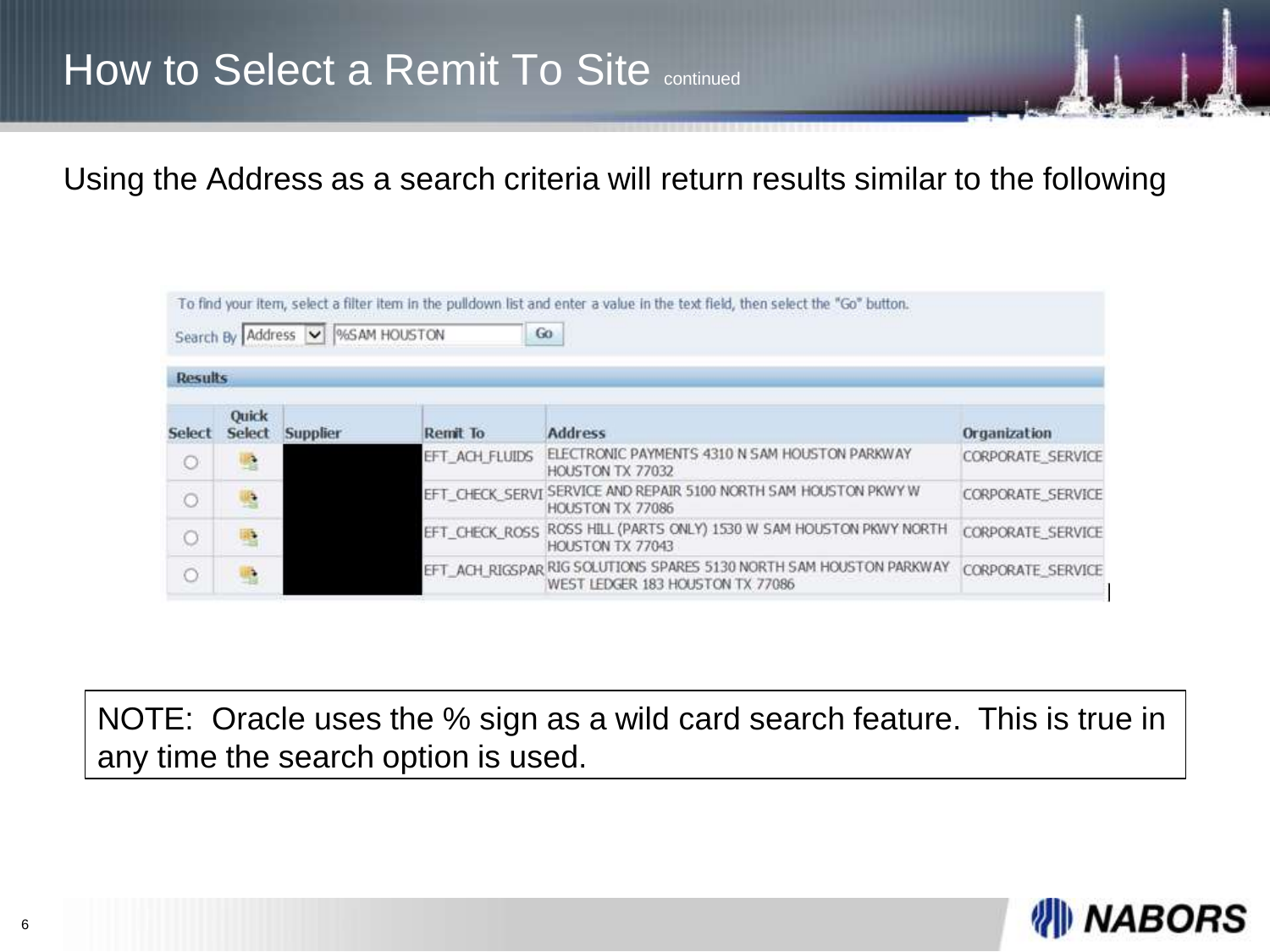## How to Select a Remit To Site continued

### Leaving the search field blank will return results similar to the following

|            | <b>Results</b>         |          |                 |                                                                              |                  |  |  |
|------------|------------------------|----------|-----------------|------------------------------------------------------------------------------|------------------|--|--|
|            |                        |          |                 | Previous 1-10                                                                | $\vee$ Next 10   |  |  |
| Select     | <b>Ouick</b><br>Select | Supplier | <b>Remit To</b> | <b>Address</b>                                                               | Organization     |  |  |
| О          | 嚸                      |          | EFT ACH-PIPELIN | PIPELINE VALVE 4554 KENNEDY COMMERCE DRIVE HOUSTON TX 77032                  | CORPORATE SERVIC |  |  |
| $\circ$    | 盛                      |          | EFT ACH-ROLLIGO | NOV ROLLIGON                                                                 | CORPORATE SERVIC |  |  |
| $\circ$    | 嚍                      |          |                 | EFT_ACH_BRANDTC_BRANDT_CONROE_ELECTRONIC_PAYMENT                             | CORPORATE SERVIC |  |  |
| $\bigcirc$ | 嚂                      |          |                 | EFT_ACH_CAPEOIP US RIG, CAPITAL EQUIPMENT PO BOX 202623 DALLAS TX 75320-2623 | CORPORATE SERVIC |  |  |
| О          | 嚥                      |          |                 | EFT. ACH. DHTOOLS DOWN HOLE TOOLS ELECTRONIC PAYMENT                         | CORPORATE SERVIC |  |  |
| $\circ$    | 蟸                      |          |                 | EFT ACH DIS SER DISTRIBUTION SERVICES ELECTRONIC PAYMENT                     | CORPORATE SERVIC |  |  |
| $\odot$    | 瑿                      |          | EFT ACH ELMAR   | <b>ELMAR ELECTRONIC PAYMENT</b>                                              | CORPORATE SERVIC |  |  |
| О          | 嚸                      |          | EFT ACH FLUIDS  | ELECTRONIC PAYMENTS 4310 N SAM HOUSTON PARKWAY HOUSTON TX<br>77032           | CORPORATE SERVIC |  |  |
| $\circ$    | 嚍                      |          |                 | EFT_ACH_HYDRAAM HYDRALIFT AMCLYDE ELECTRONIC PAYMENT                         | CORPORATE SERVIC |  |  |
| О          | P.                     |          |                 | EFT_ACH_HYDRARG HYDRA RIG ELECTRONIC PAYMENT                                 | CORPORATE SERVIC |  |  |

#### **NABORS** W